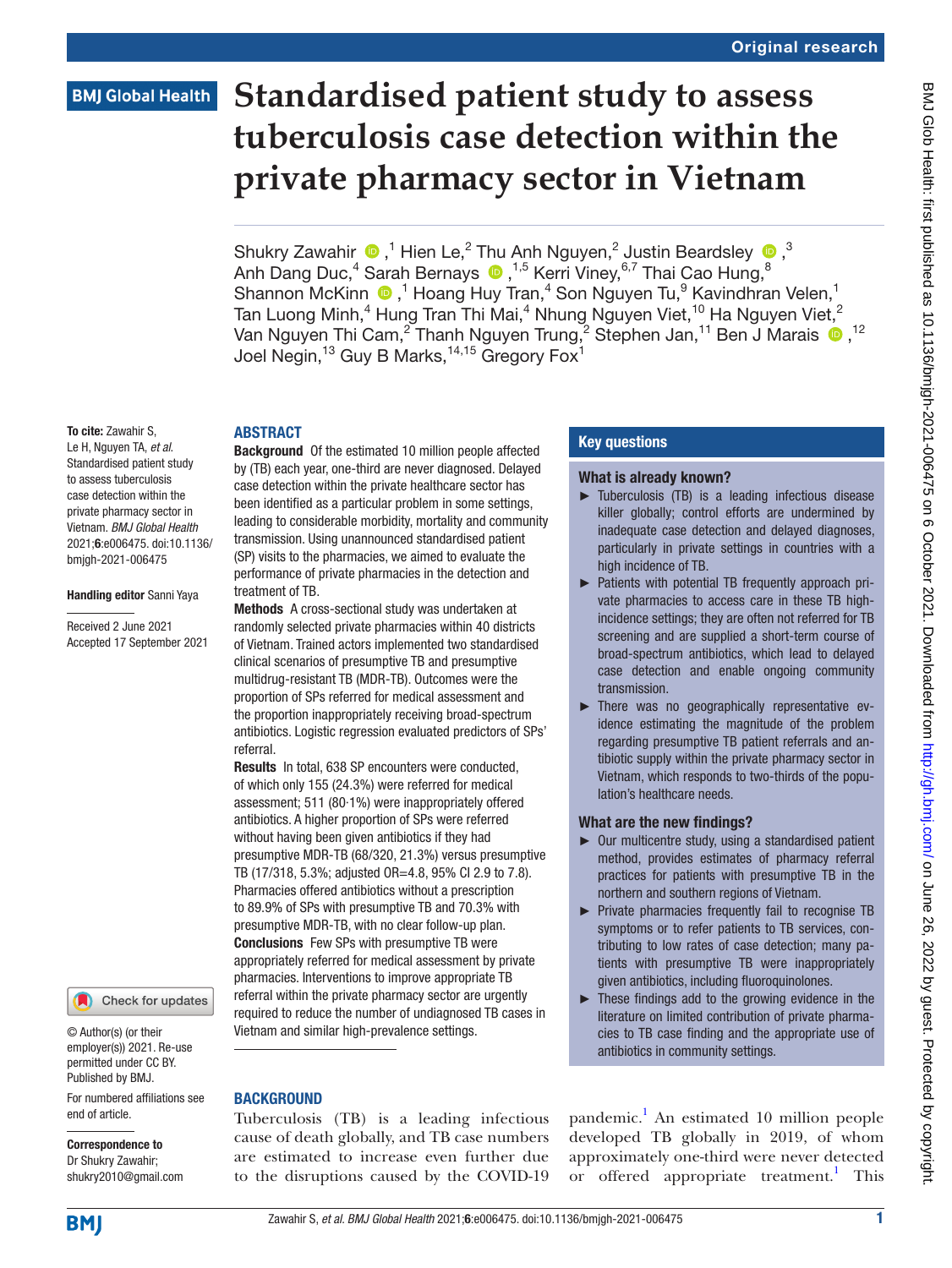#### Key questions

#### What do the new findings imply?

- ► Our results demonstrate the need to improve the skills of pharmacy staff in the early recognition and appropriate referral of patients with possible TB.
- ► The study highlights the importance of improving antimicrobial stewardship in the community pharmacy setting and supports the WHO's important recommendations for public–private mix approaches to strengthen TB case finding.

persistent case-detection gap comprises around 2.9 million cases each year and results in continuing community transmission and undermining national and global TB control efforts.<sup>2</sup>

Studies from high-incidence settings have shown that patients with TB frequently experience significant delays before obtaining a diagnosis.<sup>[3](#page-10-2)</sup> The accessibility and trusted role of pharmacies in local communities<sup>[4](#page-10-3)</sup> mean that patients frequently attend private pharmacies soon after developing symptoms of  $\text{TB}$ .<sup>5–7</sup> In India, Vietnam and Uganda, between 40% and 60% of patients who were ultimately diagnosed with TB visited a private pharmacy prior to medical assessment and TB diagnosis.<sup>389</sup> Although private pharmacies should play an important role in case detection and referral, inappropriate management often contributes to delayed diagnosis and TB-specific treatment. Pharmacies may also contribute to the development of antimicrobial resistance (AMR) if they dispense inadequate broad-spectrum antibiotics to patients with TB.[10](#page-10-5) Hence, private pharmacies have been identified as important stakeholders in both TB and AMR control efforts.<sup>6</sup>

Private sector engagement is a top priority of the WHO, which encourages national TB control programmes to develop strong public–private partnerships as a part of their End TB Strategy.<sup>11</sup> The private sector plays an important role in Vietnam<sup>[1](#page-10-0)</sup> and in other middle-income countries in Southeast Asia with a high incidence of TB and drug-resistant TB.<sup>1</sup> In Vietnam, private pharmacies account for two-thirds of health service encounters.<sup>12</sup> A previous study has shown that a minority of patients in northern Vietnam were referred by private pharmacies to a medical facility capable of establishing a TB diagnosis.<sup>[13](#page-10-9)</sup>

We aimed to evaluate the referral practices of private pharmacies in Vietnam for standardised patients (SPs) presenting with symptoms of presumptive TB and drugresistant TB as unannounced 'mystery shoppers'.

#### **METHODS**

#### Study design and setting

A cross-sectional study was undertaken from April to November 2019 using an SP study method, with SPs visiting randomly selected private pharmacies in 40 districts of Vietnam. This included urban and rural areas in the northern (Hanoi and Thanh Hoa) and southern (Ca Mau and An Giang) provinces [\(figure](#page-1-0) 1). Vietnam is



<span id="page-1-0"></span>Figure 1 Provinces and districts selected for study participation.

a middle-income country in Southeast Asia with a high incidence of TB (176/100 000) and multidrug-resistant TB (MDR-TB) (8.8/100 000) (defined as TB that is resistant to the two most effective first-line antibiotics, rifampicin and isoniazid).<sup>[1](#page-10-0)</sup> Tuberculosis diagnosis and treatment in Vietnam are largely provided by a public National Tuberculosis Program. However, the private pharmacy sector has expanded rapidly over the past two decades and is the first point of healthcare contact for the majority of patients.<sup>1</sup>

The SP study is regarded as a proven and widely used methodological tool for pharmacy practice research.<sup>14 15</sup>

# Sampling

Districts located within 2 hours' drive or less than 150 km from the provincial centre were included. Within each district, a geographical area comprising approximately one-quarter of the total population was selected by convenience sampling. The Global Positioning System location of private pharmacies in the selected geographical area was established by the research team physically walking the streets and identifying all pharmacies. Pharmacies were classified as either private pharmacies or drug counters. Vietnamese regulations stipulate that 'private pharmacies' in urban areas must be managed by a university graduate pharmacist, and 'drug counters' must be led by a pharmacist with college certification.<sup>16</sup> Counters selling only traditional medicines, wholesalers and pharmacies located within government health facilities or private hospitals were excluded. Throughout this article, the term pharmacy refers to both drug counters and private pharmacies. Pharmacies were classified as registered (registration identification (ID) displayed on the signboard of the pharmacy) or unregistered (no ID displayed).

A total of 1643 eligible private pharmacies were identified during the mapping process. Details of the study site selection process are included in the [online supple](https://dx.doi.org/10.1136/bmjgh-2021-006475)[mental material.](https://dx.doi.org/10.1136/bmjgh-2021-006475)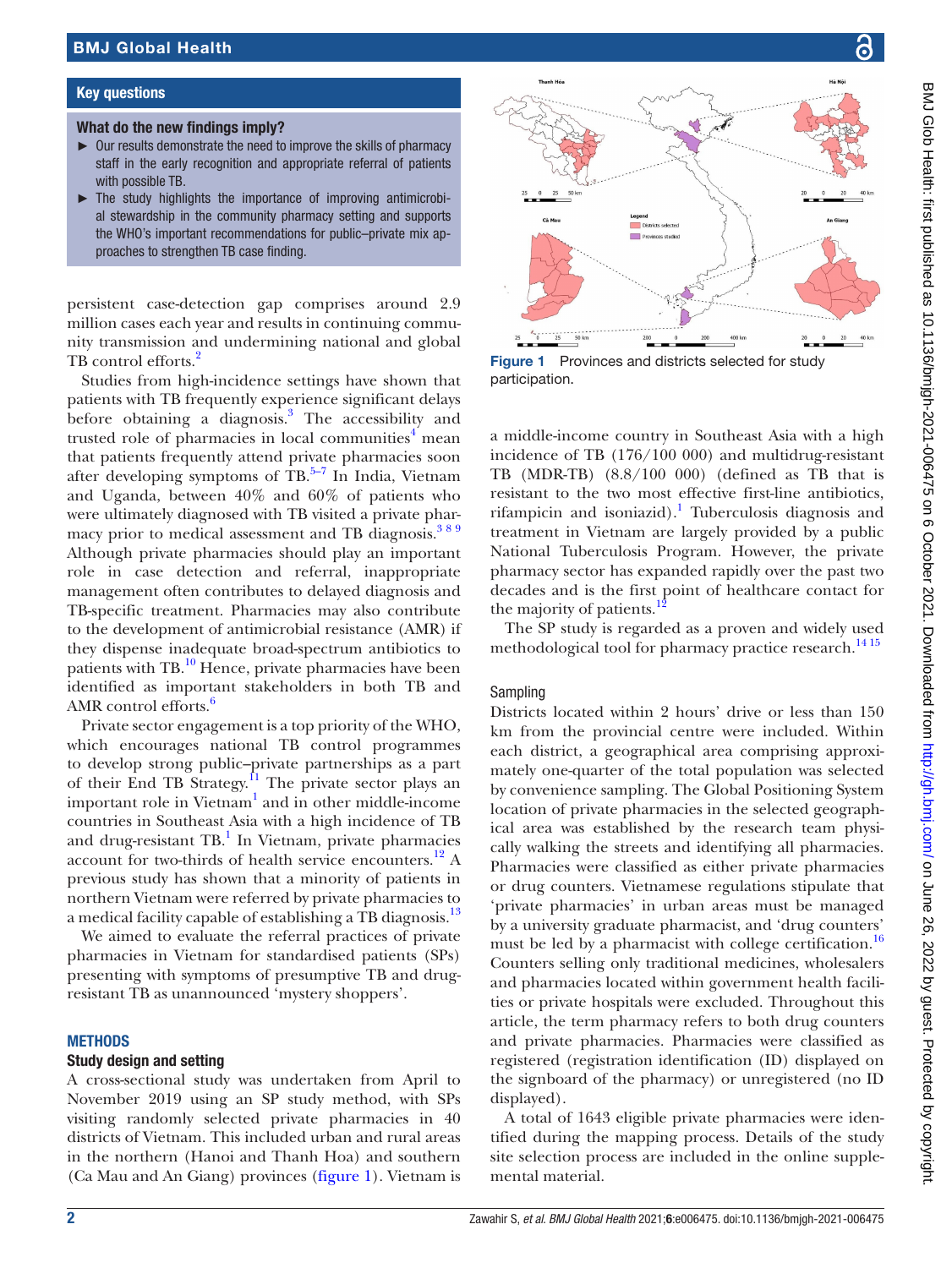<span id="page-2-0"></span>

| Overview of SP scenarios<br><b>Table 1</b>                                                                                                                      |                                                                                                                                                                                                                                                                                                                                                                                                                                                                                                                                                                                                                                                                                                                                                                                                                         |                                                                                                                                       |
|-----------------------------------------------------------------------------------------------------------------------------------------------------------------|-------------------------------------------------------------------------------------------------------------------------------------------------------------------------------------------------------------------------------------------------------------------------------------------------------------------------------------------------------------------------------------------------------------------------------------------------------------------------------------------------------------------------------------------------------------------------------------------------------------------------------------------------------------------------------------------------------------------------------------------------------------------------------------------------------------------------|---------------------------------------------------------------------------------------------------------------------------------------|
| <b>Scenario description</b>                                                                                                                                     | <b>Presenting history</b>                                                                                                                                                                                                                                                                                                                                                                                                                                                                                                                                                                                                                                                                                                                                                                                               | <b>Expected outcome</b>                                                                                                               |
| 1. Presumptive TB: 2-3 weeks of cough<br>with intermittent fever, along with loss of<br>appetite and weight loss;<br>seeking medical advice for the first time. | 'I have a cough and fever for the last 2-3<br>weeks that is not getting better. I have<br>lost my appetite and feel I am losing<br>weight. I have taken cough medicine but<br>there is no improvement. Can I get some<br>medicines?'                                                                                                                                                                                                                                                                                                                                                                                                                                                                                                                                                                                    | Verbal or written referral to a doctor in<br>a TB centre, hospital or a healthcare<br>provider without dispensing any<br>antibiotics. |
| 2. Presumptive MDR-TB: 4 weeks of<br>cough with history of incomplete TB<br>treatment, seeking medical advice for the<br>first time.                            | I have been suffering from a bad cough<br>for about 4 weeks. I took some traditional<br>medicines for cough relief, but they are<br>not working. It seems to be similar to<br>the cough I had 2 years ago when I got<br>TB. But I remember that I was already<br>treated for TB for 3 months and the tests<br>were fine. Is it related to my previous<br>condition? What do you suggest?'<br>The SPs would admit to a loss of<br>appetite, to his clothes becoming a<br>bit loose, fever and feeling fatigued if<br>prompted by the pharmacy staff. If the<br>staff asked about history of TB treatment,<br>the SPs would say 'I did it for about 3<br>months, later, when the doctor found my<br>sputum test was fine, I thought it was<br>cured and after 3 months of treatment, I<br>stopped taking the medication'. | Verbal or written referral to a doctor in<br>a TB centre, hospital or a healthcare<br>provider without dispensing any<br>antibiotics. |

MDR-TB, multidrug-resistant tuberculosis; SP, standardised patient; TB, tuberculosis.

#### Development of clinical scenarios

Two clinical scenarios were developed in collaboration with clinicians, pharmacists, public health experts and researchers from Vietnam and Australia:

*Presumptive TB:* the first scenario involved a male adult with the following symptoms: cough for 3 weeks, fever, loss of appetite and weight loss, as well as reporting a history of using cough medication without any improvement. The patient had not previously sought or received testing for TB.

*Presumptive MDR-TB*: the second scenario comprised a patient with a cough of 4-week duration and a history of previous TB treatment, with early treatment interruption. The scenarios are summarised in [table](#page-2-0) 1.

These two scenarios reflect typical clinical presentations with TB. Scenarios used in other settings $1718$  were localised to the Vietnamese context, in consultation with clinical pharmacy lecturers, community pharmacists and other clinicians. The scenarios were piloted in 14 pharmacies in northern and southern regions, with further refinement prior to implementation.

For both scenarios, the research design included only middle-aged men as SPs because 75% of prevalent TB cases in Vietnam are male.<sup>[19](#page-10-13)</sup> Local actors were trained to present as an SP for one of the two scenarios over a 4-day period by a researcher with experience implementing SP studies in other settings. Training included initial briefing, interactive discussions, role plays and pilot visits to private pharmacies. Actors were evaluated against

a checklist to ensure a convincing and standardised performance.

# SP visits

A sample of 636 pharmacies were allocated to each of the four provinces according to proportionate to the provincial sample of the eligible mapped pharmacies. A systematic sampling technique was used to select the pharmacies for each scenario. The fifth and sixth pharmacies were selected, starting from a random point of the list of eligible pharmacies in each province for presumptive TB and presumptive MDR-TB scenarios, respectively, until the provincial quota was filled. The same process was continued in all four provinces to randomly allocate pharmacies to both scenarios. The trained SPs were randomly assigned to pharmacies using a predetermined randomisation protocol.

Each selected pharmacy was visited during business hours by one SP and one observer. The observer was identified as a friend and listened to the interaction but did not participate in the clinical encounter. Immediately after leaving the pharmacy, the SP and observer jointly documented the outcome of the visit by completing a structured data collection sheet. They also collected an audio recording of their visit for narrative analysis. The recording mentioned the number of customers present in the shop, the number of staff present, the behaviour of the staff and the layout of the pharmacy.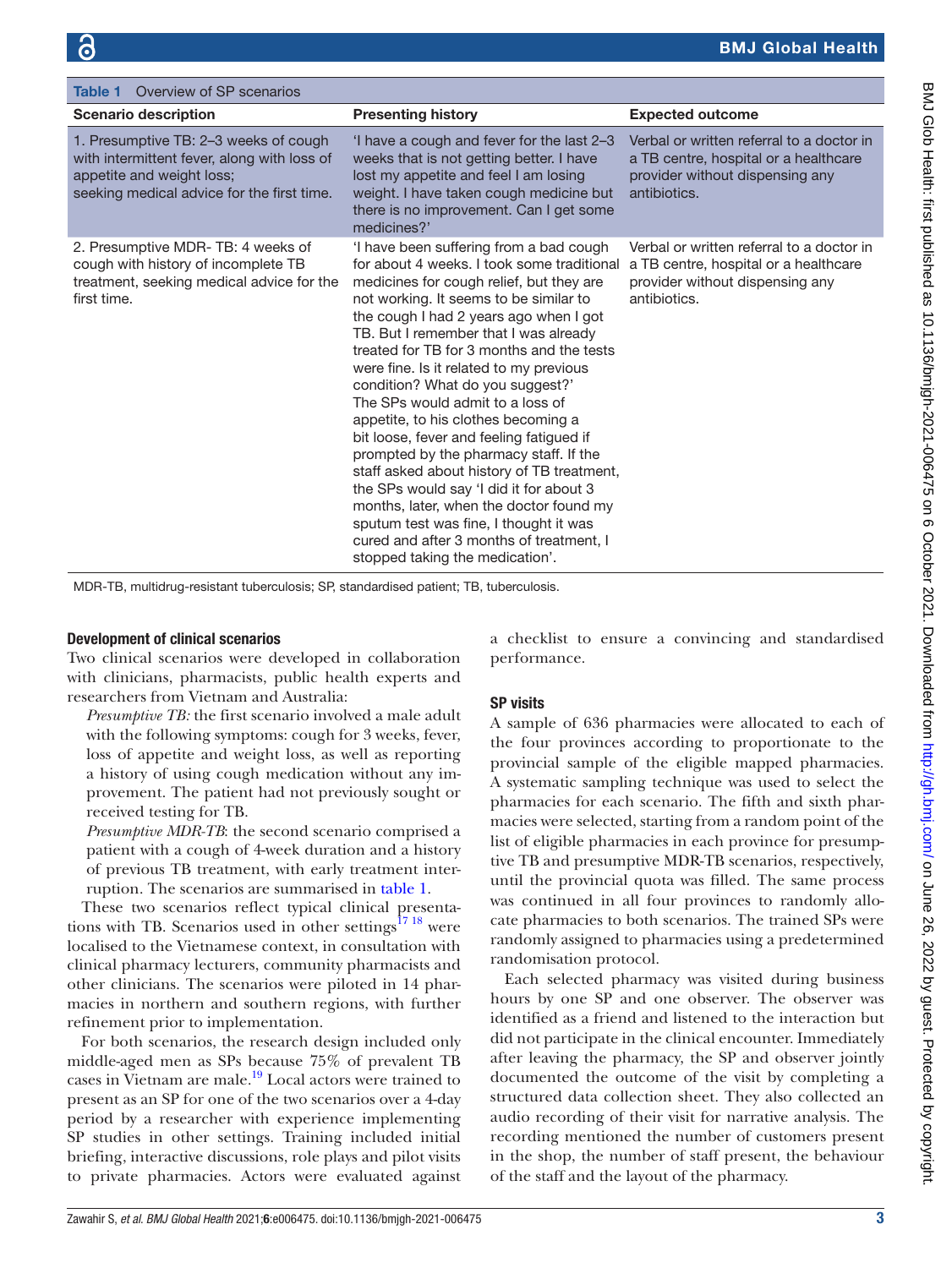#### Stepped antibiotic request

During each encounter, we assessed the pharmacy staff member's willingness to supply antibiotics at three levels of increasing consumer demand.<sup>14 20</sup> During the initial consultation, SPs asked for an unspecified medicine to alleviate their symptoms, without specifying an antibiotic (a 'level 1' request). If an antibiotic was not provided during the initial interaction, they asked for a stronger medicine: 'can you give me any stronger medicine?' (level 2 request). If the pharmacy staff did not provide an antibiotic, they then explicitly requested an antibiotic: 'I want an antibiotic' (level 3 request).

Medicines supplied by the pharmacy were identified by a team of three study pharmacists and were coded according to their therapeutic mode of action. Antibiotics were classified according to their generic name and grouped into three major categories: (1) fluoroquinolones; (2) non-fluoroquinolone broad-spectrum antibiotics (antibiotics that are effective against both Gram-positive and Gram-negative bacteria, including cephalosporins, broad-spectrum penicillins, sulfonamides, macrolides and tetracyclines); and (3) other antibiotics. We classified steroids and non-steroidal antiinflammatory drugs as anti-inflammatory.

We assessed antibiotic supply in two ways: (1) 'antibiotic offered', which was reported in the data collection sheet by the SP and the observer (without medical knowledge) based on the interaction with pharmacy staff; and (2) 'actual antibiotic supplied', which was recorded after verification of the received antibiotics by the study pharmacists.

# Outcome measures

The primary outcome for both clinical scenarios was the proportion of 'SPs' who were referred for medical assessment. This referral includes to TB clinics, public hospitals and private clinics. Secondary outcomes included the proportion of SPs referred without antibiotic supply, the proportion pharmacy staff who asked for additional information about medical history and medicines supplied ([online supplemental material](https://dx.doi.org/10.1136/bmjgh-2021-006475) describes predesigned list of additional information related questions).

# Data collection and analysis

#### Data collection

Data were documented on paper data collection forms immediately after a pharmacy visit and were later entered into an electronic Research Electronic Data Capture (REDCap) database designed without having any phar-macy identifiable information.<sup>[21](#page-10-14)</sup>

# Sample size

The sample size was based on an expected proportion of inappropriate antibiotic dispensing of 50%, based on studies from comparable settings.[17 22](#page-10-12) In order to ascertain the proportion of patients referred without supplying an antibiotic, with a precision of  $\pm 5\%$  and an alpha of 0.05 (ie, 95% confidence limits), assuming half

of the clusters were urban, we estimated that we needed a sample of 318 pharmacies for each scenario. This estimation was derived using sample size formula for proportions.<sup>23</sup> Pharmacies were selected for each scenario from the eligible pharmacies using simple random sampling technique [\(online supplemental material\)](https://dx.doi.org/10.1136/bmjgh-2021-006475).

# Statistical analysis

Descriptive statistics evaluated pharmacy characteristics (classification of pharmacy, registration status, geographical area and gender of the pharmacy staff), duration of interaction, population density, pharmacy density, the medical history taken by pharmacy staff, medications supplied and referral practices. Logistic regression was used to evaluate the relationship between these independent variables and the primary outcome measures. The comparative analysis employed multivariable regression with backward elimination (SPSS V.24). Adjusted ORs (aORs) with 95% CIs were reported. The  $\chi^2$  likelihood ratio test, pseudo  $\mathrm{R}^2$  values and the Hosmer-Lemeshow  $\chi^2$  test were used as model fit statistics to evaluate the multiple logistic regression models.

# Patient and public involvement

This SP study was designed to assess presumptive TB patient referrals and medication supply at community pharmacies. Therefore, study participants were pharmacy staff; patients or the public were not involved in the design, conduct, reporting or dissemination plans of our research.

# RESULTS

Standardised patients visited 638 pharmacies, including 318 with presumptive TB and 320 presumptive MDR-TB. Characteristics of selected pharmacies are shown in [table](#page-4-0) 2. A greater proportion of pharmacies were classified as drug counters (89.3%) than private pharmacies (10.7%). About 60% of the pharmacies displayed their registration status externally.

Among 318 SPs presenting with presumptive TB, 39 (12.3%, 95% CI 8.9% to 16.4%) encounters resulted in a referral to a healthcare provider (primary outcome). Among 320 SPs with presumptive MDR-TB, 116 (36.3%, 95% CI 31.0% to 41.8%) encounters resulted in a referral to a healthcare provider (primary outcome). Only 17 SPs (5.3%, 95% CI 3.1% to 8.4%) with presumptive TB and 68 (21.1%, 95% CI 16.9% to 26.1%) with presumptive MDR-TB were referred to healthcare providers without the provision of any antibiotics. Antibiotics were mostly offered without pressure (level 1 request) for the presumptive TB scenario by 92.3% of pharmacies, and for presumptive MDR-TB by 96.9% of pharmacies as compared with level 2 and level 3 requests (<8%).

[Table](#page-5-0) 3 presents factors associated with referral for medical assessment. Pharmacies in the south were more likely to refer the SPs to healthcare providers than their northern counterparts for presumptive TB (aOR=8.8, 95% CI: 3.8 to 20.4) and presumptive MDR-TB (aOR=4.8,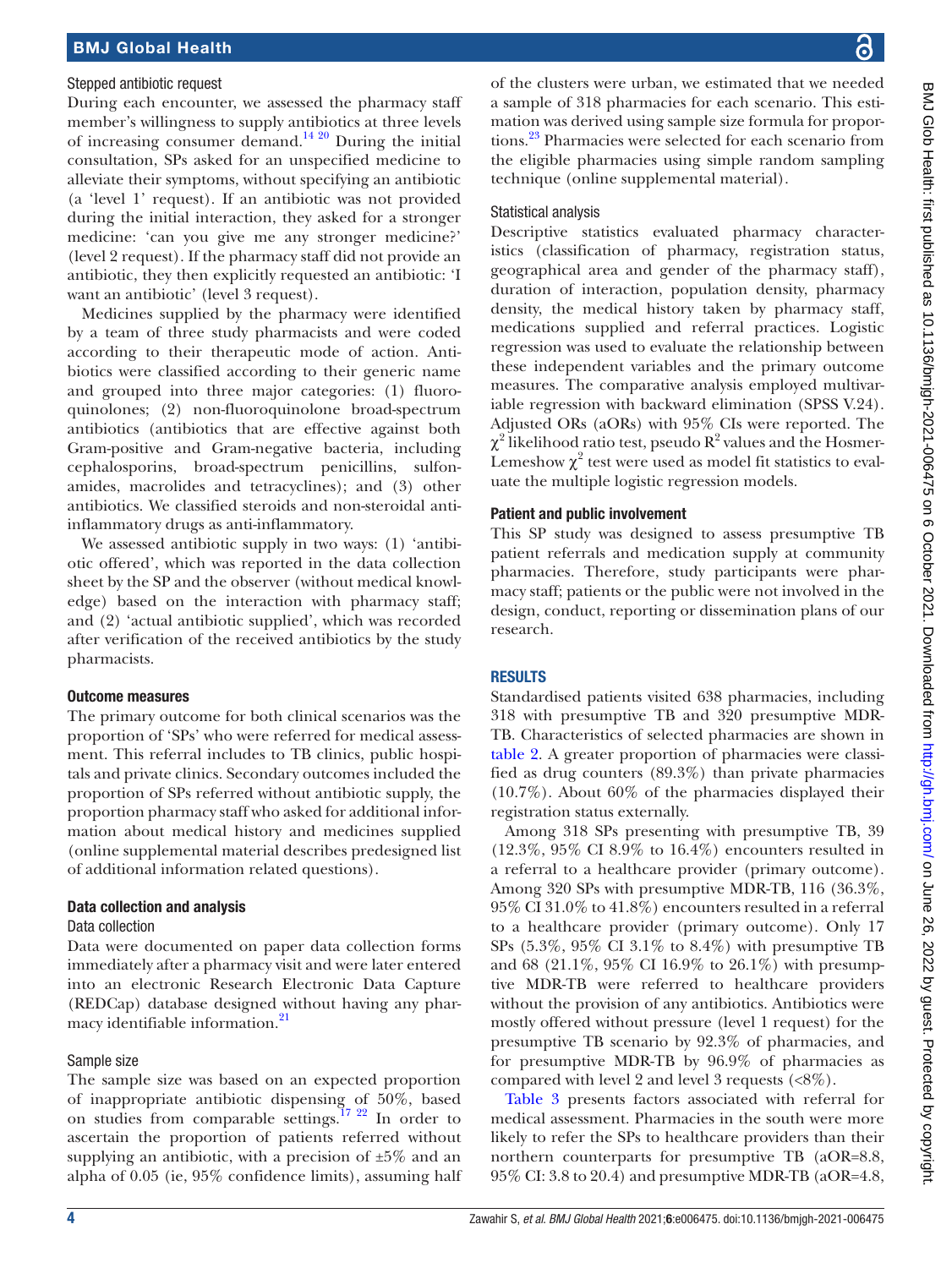<span id="page-4-0"></span>

| Table 2<br>Characteristics of participating pharmacies |                                   |                                                 |  |  |
|--------------------------------------------------------|-----------------------------------|-------------------------------------------------|--|--|
|                                                        | <b>SPs with</b><br>presumptive TB | <b>SPs with</b><br>presumptive<br><b>MDR-TB</b> |  |  |
|                                                        | Frequency (%)                     | Frequency<br>(%)                                |  |  |
| <b>Characteristics</b>                                 | $N = 318$                         | $N = 320$                                       |  |  |
| Classification of pharmacy                             |                                   |                                                 |  |  |
| Pharmacy                                               | 30(1.6)                           | 38 (11.9)                                       |  |  |
| Drug counter                                           | 288 (90.6)                        | 282 (88.1)                                      |  |  |
| Pharmacy registration status                           |                                   |                                                 |  |  |
| Not registered                                         | 129 (40.6)                        | 128 (40.0)                                      |  |  |
| Registered                                             | 189 (59.4)                        | 192 (60.0)                                      |  |  |
| Region                                                 |                                   |                                                 |  |  |
| North                                                  | 200 (62.9)                        | 201 (62.8)                                      |  |  |
| South                                                  | 118 (37.1)                        | 119 (37.2)                                      |  |  |
| Geographical area                                      |                                   |                                                 |  |  |
| <b>Rural</b>                                           | 273 (85.8)                        | 275 (85.9)                                      |  |  |
| Urban                                                  | 45 (14.2)                         | 45 (14.1)                                       |  |  |
| Gender of pharmacy staff attending the SP              |                                   |                                                 |  |  |
| Male                                                   | 73 (23.0)                         | 65 (20.3)                                       |  |  |
| Female                                                 | 245 (77.0)                        | 255 (79.7)                                      |  |  |
| Duration of interaction (min)                          |                                   |                                                 |  |  |
| Median (IQR)                                           | $4(3-5)$                          | $5(4-5)$                                        |  |  |
| Missing data                                           |                                   |                                                 |  |  |
| Commune population density (PPH)                       |                                   |                                                 |  |  |
| Median (IQR)                                           | $12(8-16)$                        | $12(8-17)$                                      |  |  |
| Number of pharmacies /10 000 population                |                                   |                                                 |  |  |
| Median (IQR)                                           | $11(7-17)$                        | $11(7-17)$                                      |  |  |

MDR-TB, multidrug-resistant tuberculosis; PPH, number of people per hectare; SP, standardised patient; TB, tuberculosis.

95% CI 2.9 to 7.8), respectively. A significantly higher proportion of pharmacy staff inquired about the medical history of patients, during interactions with SPs who had presumptive MDR-TB (n=245, 76.6%), in comparison to those who had presumptive TB (n=195, 61.3%).

Pharmacy staff who asked about SPs' medical history were more likely to refer them to healthcare providers, for both the presumptive TB (aOR=3.9, 95% CI 1.7 to 9.0) and MDR-TB (aOR=1.7, 95% CI 0.9 to 3.3) scenarios. There was no association between the duration of the SPs' encounter and the proportion of SPs referred for medical assessment.

[Table](#page-7-0) 4 shows the categories of medicines supplied by pharmacy staff. A total of 1475 individual medicines were supplied during the presumptive TB encounters (median five drugs, IQR 4–6 drugs) and 1128 different medicines during the presumptive MDR-TB encounters (median four drugs, IQR 0–5 drugs). Over a quarter of medicines were unlabelled. Antibiotics were the most common category of medicines offered to SPs with presumptive TB

# BMJ Global Health

 $(286/318; 89.9\%, 95\% \text{ CI } 86.1\% \text{ to } 93.0\%)$  and presumptive MDR-TB (225/320; 70.3%, 95% CI 65.0% to 75.3%).

# Antibiotics dispensed

Among the antibiotics verified by study pharmacists (n=258) during the presumptive TB encounters, 202 (78.3%) were broad-spectrum non-fluoroquinolone antibiotics (cephalosporins, broad-spectrum penicillins, macrolides, sulfonamides or tetracyclines) and 45 (17.4%) of antibiotics were fluoroquinolones. Medications used as part of standardised regimens to treat TB, such as levofloxacin or rifampicin, were supplied to 14 (5.4%) SPs with presumptive TB encounters and 33 (13.7%) SPs presenting with presumptive MDR-TB. No SPs were provided with a recommended treatment regimen for TB. More than one antibiotic was supplied in 16 (6.2%) and 39 (16.2%) encounters involving SPs with presumptive TB and presumptive MDR-TB, respectively.

Other common classes of medicines supplied to SPs were antitussives (16.8%), and combination cough and cold formulations (including two or more of antitussives, antihistamines and/or analgesics, 8.9%; [table](#page-7-0) 4).

#### **DISCUSSION**

This SP study involving 638 pharmacies across Vietnam is the largest and most geographically representative study of its kind conducted in Vietnam to date. It demonstrated that only a small proportion of SPs with symptoms of presumptive TB and presumptive MDR-TB were referred for medical assessment. Pharmacists taking a medical history were more likely to make a referral than those who did not take a history. Broad-spectrum antibiotics, including fluoroquinolones, were commonly supplied to SPs.

The low proportion of referrals for medical assessment demonstrates the missed opportunities for early case-finding through pharmacies. Delays in accessing testing and treatment for TB undermine control efforts as patients may remain contagious for prolonged periods prior to diagnosis, increasing transmission of *Mycobacterium tuberculosis* in the community. Delayed diagnosis has been shown to increase TB-related morbidity and mortality.<sup>[24](#page-10-16)</sup>

Our findings are consistent with studies using SPs in India and a self-reported study among pharmacy staff in Cambodia[.17 25](#page-10-12) In India, only 13.0% of the patients with presumptive TB symptoms and 62.0% of patients with confirmed TB were referred to a healthcare provider, $^{17}$ whereas in Cambodia, 29.6% patients were referred for appropriate TB treatment.<sup>25</sup> Our study found a lower proportion of referral across Vietnam than a study of 138 private pharmacies in an urban Hanoi province of Vietnam, in which  $46.0\%$  of patients were referred.<sup>13</sup> In this prior study, 20 pharmacies located within 500 m distance from two TB hospitals were purposely selected and SPs specifically requested TB medications, potentially leading to more referrals. A cross-sectional study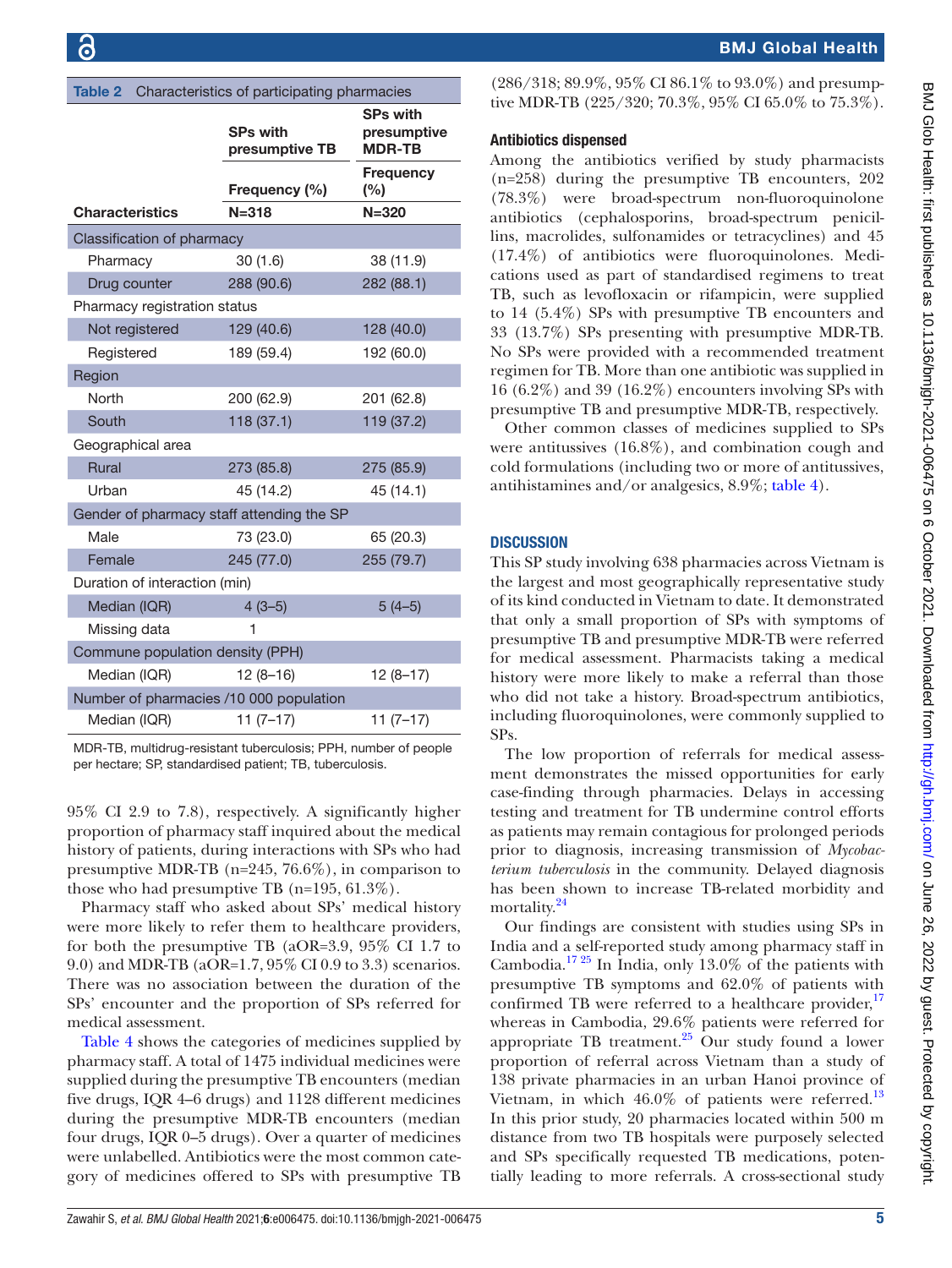<span id="page-5-0"></span>

| Table 3                                                                                                                                                                           | Factors associated with referral of SPs with presumptive TB or MDR-TB for medical assessment |                                           |                                                         |                                                             |                                             |                                            |                                                  |                                                                                    |
|-----------------------------------------------------------------------------------------------------------------------------------------------------------------------------------|----------------------------------------------------------------------------------------------|-------------------------------------------|---------------------------------------------------------|-------------------------------------------------------------|---------------------------------------------|--------------------------------------------|--------------------------------------------------|------------------------------------------------------------------------------------|
|                                                                                                                                                                                   | Presumptive TB                                                                               |                                           |                                                         |                                                             | Presumptive MDR-TB                          |                                            |                                                  |                                                                                    |
|                                                                                                                                                                                   | $N = 318$                                                                                    |                                           |                                                         |                                                             | $N = 320$                                   |                                            |                                                  |                                                                                    |
|                                                                                                                                                                                   | provider (yes)<br>Referred to<br>healthcare                                                  | provider (no<br>Referred to<br>healthcare | compared with<br>OR (95% CI)<br>Unadjusted<br>(referred | compared with<br>aOR (95% CI)<br>not referred)<br>(referred | provider (yes)<br>Referred to<br>healthcare | provider (no)<br>Referred to<br>healthcare | OR (95% CI)<br>compared<br>(referred<br>with not | $n = 319$ (model<br>aOR (95% CI)<br>compared<br>(referred<br>referred)<br>with not |
| Predictors                                                                                                                                                                        | Frequency (%)                                                                                | $\mathcal{S}_{\mathbf{0}}$<br>Frequency   | not referred)                                           | n=317 (model 1)                                             | Frequency (%)                               | Frequency (%)                              | referred)                                        | ন                                                                                  |
| Region                                                                                                                                                                            |                                                                                              |                                           |                                                         |                                                             |                                             |                                            |                                                  |                                                                                    |
| North                                                                                                                                                                             | 9(23.1)                                                                                      | 191 (68.5)                                | $\frac{0}{1}$                                           | $\frac{0}{1}$                                               | 46 (39.7)                                   | 155 (76.0)                                 | $\frac{0}{1}$                                    | $\frac{0}{1}$                                                                      |
| South                                                                                                                                                                             | 30 (76.9)                                                                                    | 88 (31.5)                                 | 7.2(3.3 to 15.9)                                        | 8.78 (3.8 to 20.4)                                          | 70 (60.3)                                   | 49 (24.0)                                  | 4.8 (2.9 to 7.9)                                 | 4.7 (2.9 to 7.8)                                                                   |
| Geographical location                                                                                                                                                             |                                                                                              |                                           |                                                         |                                                             |                                             |                                            |                                                  |                                                                                    |
| Rural                                                                                                                                                                             | 37 (94.9)                                                                                    | 236 (84.6)                                | $\overline{1}$ .0                                       | $\bar{z}$                                                   | $(6.18)$ 56                                 | 180 (88.2)                                 | $\overline{1}$ .0                                | $\frac{p}{Z}$                                                                      |
| Urban                                                                                                                                                                             | 2(5.1)                                                                                       | 43 (15.4)                                 | 0.3(0.1 to 1.3)                                         |                                                             | 21(18.1)                                    | 24(11.8)                                   | 1.7(0.9 to 3.1)                                  |                                                                                    |
| Medical history taken by pharmacy staff                                                                                                                                           |                                                                                              |                                           |                                                         |                                                             |                                             |                                            |                                                  |                                                                                    |
| $\frac{1}{2}$                                                                                                                                                                     | 10(8.1)                                                                                      | 113(91.9)                                 | $\frac{0}{1}$                                           | $\frac{0}{1}$                                               | 20 (17.2)                                   | 55 (27.0)                                  | $\frac{0}{1}$                                    | $\frac{0}{1}$                                                                      |
| Yes                                                                                                                                                                               | 29 (14.9)                                                                                    | 166(85.1)                                 | 2.0(0.9 to 4.2)                                         | $3.9(1.7)$ to $9.0$                                         | 96 (82.8)                                   | 149 (73.0)                                 | 1.8(1.0 to 3.1)                                  | 1.8(1.0 to 3.2)                                                                    |
| Number of pharmacies/10 000 commune population                                                                                                                                    |                                                                                              |                                           |                                                         |                                                             |                                             |                                            |                                                  |                                                                                    |
| Median (IQR)                                                                                                                                                                      | $10.7(5.5 - 16.6)$                                                                           | $\widehat{\sum}$<br>$10.7(6.9 - 17)$      |                                                         |                                                             | $10.6(5.9 - 16.1)$                          | $10.8(6.8 - 18.3)$                         |                                                  | $\frac{p}{Z}$                                                                      |
| Low ( <median)< td=""><td></td><td></td><td><math>\frac{0}{1}</math></td><td><math>\frac{p}{Z}</math></td><td></td><td></td><td><math>\frac{0}{1}</math></td><td></td></median)<> |                                                                                              |                                           | $\frac{0}{1}$                                           | $\frac{p}{Z}$                                               |                                             |                                            | $\frac{0}{1}$                                    |                                                                                    |
| High (zmedian)                                                                                                                                                                    |                                                                                              |                                           | 0.7(0.9 to 1.7)                                         |                                                             |                                             |                                            | 0.9(0.6 to 1.5)                                  |                                                                                    |
| Gender of attending staff                                                                                                                                                         |                                                                                              |                                           |                                                         |                                                             |                                             |                                            |                                                  |                                                                                    |
| Female                                                                                                                                                                            | 29 (74.4)                                                                                    | 216 (77.4)                                | $\frac{0}{1}$                                           | $\frac{p}{Z}$                                               | 86 (74.1)                                   | 169 (82.8)                                 | $\frac{0}{1}$                                    | $\frac{\rho}{Z}$                                                                   |
| Male                                                                                                                                                                              | 10(25.6)                                                                                     | 63 (22.6)                                 | 1.2(0.5 to 2.6)                                         |                                                             | 30(25.9)                                    | 35 (17.2)                                  | 1.7(1.0 to 2.9)                                  |                                                                                    |
| Registration status                                                                                                                                                               |                                                                                              |                                           |                                                         | $\frac{p}{Z}$                                               |                                             |                                            |                                                  |                                                                                    |
| Not registered                                                                                                                                                                    | 6(15.4)                                                                                      | 123 (44.1)                                | $\frac{0}{1}$                                           |                                                             | 30(25.9)                                    | 98 (48.0)                                  | $\frac{0}{1}$                                    | $\frac{\mathsf{p}}{\mathsf{p}}$                                                    |
| Registered                                                                                                                                                                        | 33 (84.6)                                                                                    | 156 (65.9)                                | 4.3(1.8 to 10.7)                                        |                                                             | 86 (74.1)                                   | 106 (52.0)                                 | 2.6(1.6 to 4.4)                                  |                                                                                    |
| Type of facility                                                                                                                                                                  |                                                                                              |                                           |                                                         | $\bar{z}$                                                   |                                             |                                            |                                                  |                                                                                    |
| Pharmacy                                                                                                                                                                          | 1(2.6)                                                                                       | 29 (10.4)                                 | 1.0                                                     |                                                             | 16(13.8)                                    | 22 (10.8)                                  | $\frac{0}{1}$                                    | $\frac{p}{Z}$                                                                      |
| Drug counter                                                                                                                                                                      | 38 (97.4)                                                                                    | 250 (89.6)                                | 4.4 (0.6 to 33.3)                                       |                                                             | 100 (86.2)                                  | 182 (89.2)                                 | 0.8(0.4 to 1.5)                                  |                                                                                    |
| Interaction time (min)                                                                                                                                                            |                                                                                              |                                           |                                                         | $\frac{p}{Z}$                                               |                                             |                                            |                                                  | $\frac{p}{Z}$                                                                      |
| Median (IQR)                                                                                                                                                                      | $4(4-5)$                                                                                     | $4.0(3-5)$                                |                                                         |                                                             |                                             |                                            |                                                  |                                                                                    |
| Missing values                                                                                                                                                                    | $\circ$                                                                                      |                                           |                                                         |                                                             | $4.5(4-5)$                                  | $5.0(4-5)$                                 |                                                  |                                                                                    |
|                                                                                                                                                                                   |                                                                                              |                                           |                                                         |                                                             |                                             |                                            |                                                  | Continued                                                                          |

 $\overline{\mathbf{d}}$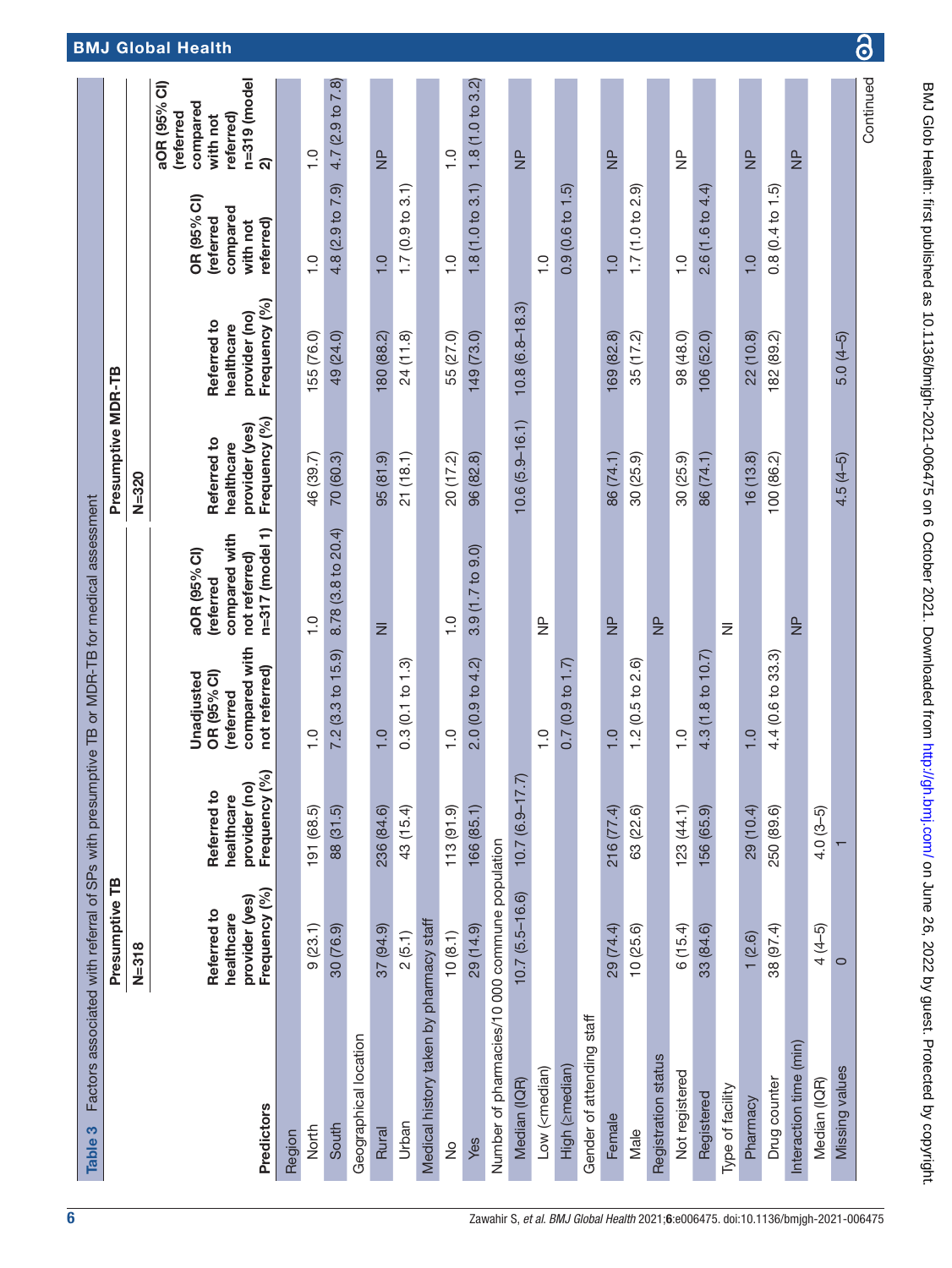| Zawahir S, et al. BMJ Global Health 2021;6:e006475. doi:10.1136/bmjgh-2021-006475 |  |
|-----------------------------------------------------------------------------------|--|

| Continued<br>Table 3                                                                                                                                                                                                                                                                                                                                                                                                                                                                                                                                                                                                                                                                                                                         |                                                              |                                                                         |                                                                          |                                                                                |                                                              |                                                             |                                                               |                                                                                    |
|----------------------------------------------------------------------------------------------------------------------------------------------------------------------------------------------------------------------------------------------------------------------------------------------------------------------------------------------------------------------------------------------------------------------------------------------------------------------------------------------------------------------------------------------------------------------------------------------------------------------------------------------------------------------------------------------------------------------------------------------|--------------------------------------------------------------|-------------------------------------------------------------------------|--------------------------------------------------------------------------|--------------------------------------------------------------------------------|--------------------------------------------------------------|-------------------------------------------------------------|---------------------------------------------------------------|------------------------------------------------------------------------------------|
|                                                                                                                                                                                                                                                                                                                                                                                                                                                                                                                                                                                                                                                                                                                                              | Presumptive TB                                               |                                                                         |                                                                          |                                                                                | Presumptive MDR-TB                                           |                                                             |                                                               |                                                                                    |
|                                                                                                                                                                                                                                                                                                                                                                                                                                                                                                                                                                                                                                                                                                                                              | $N = 318$                                                    |                                                                         |                                                                          |                                                                                | $N = 320$                                                    |                                                             |                                                               |                                                                                    |
| <b>Predictors</b>                                                                                                                                                                                                                                                                                                                                                                                                                                                                                                                                                                                                                                                                                                                            | Frequency (%)<br>provider (yes)<br>Referred to<br>healthcare | $\mathcal{S}$<br>Referred to<br>provider (no<br>healthcare<br>Frequency | compared with<br>not referred)<br>OR (95% CI)<br>Unadjusted<br>(referred | n=317 (model 1)<br>compared with<br>aOR (95% Cl)<br>not referred)<br>(referred | Frequency (%)<br>provider (yes)<br>Referred to<br>healthcare | Frequency (%)<br>provider (no)<br>Referred to<br>healthcare | OR (95% CI)<br>compared<br>(referred<br>referred)<br>with not | $n = 319$ (model<br>aOR (95% Cl)<br>compared<br>(referred<br>referred)<br>with not |
| Low ( <median)< td=""><td></td><td></td><td><math>\frac{1}{1}</math></td><td></td><td></td><td></td><td><math>\frac{0}{1}</math></td><td></td></median)<>                                                                                                                                                                                                                                                                                                                                                                                                                                                                                                                                                                                    |                                                              |                                                                         | $\frac{1}{1}$                                                            |                                                                                |                                                              |                                                             | $\frac{0}{1}$                                                 |                                                                                    |
| High (zmedian)                                                                                                                                                                                                                                                                                                                                                                                                                                                                                                                                                                                                                                                                                                                               |                                                              |                                                                         | 2.5(1.1 to 5.9)                                                          |                                                                                |                                                              |                                                             | 0.9(0.6 to 1.5)                                               |                                                                                    |
| Commune population density (PPH)                                                                                                                                                                                                                                                                                                                                                                                                                                                                                                                                                                                                                                                                                                             |                                                              |                                                                         |                                                                          |                                                                                |                                                              |                                                             |                                                               | $\frac{\mathsf{p}}{\mathsf{p}}$                                                    |
| Median (IQR)                                                                                                                                                                                                                                                                                                                                                                                                                                                                                                                                                                                                                                                                                                                                 | $8.4(4.5 - 11.6)$                                            | $12.2(8.0 - 17.1)$                                                      |                                                                          |                                                                                | $10.6(6.1 - 16.2)$                                           | $12.6(8.7 - 17.1)$                                          |                                                               |                                                                                    |
| Low ( <median)< td=""><td></td><td></td><td><math>\frac{1}{2}</math></td><td><math>\frac{1}{2}</math></td><td></td><td></td><td><math>\frac{1}{1}</math></td><td></td></median)<>                                                                                                                                                                                                                                                                                                                                                                                                                                                                                                                                                            |                                                              |                                                                         | $\frac{1}{2}$                                                            | $\frac{1}{2}$                                                                  |                                                              |                                                             | $\frac{1}{1}$                                                 |                                                                                    |
| High (2median)                                                                                                                                                                                                                                                                                                                                                                                                                                                                                                                                                                                                                                                                                                                               |                                                              |                                                                         | 0.3(0.1 to 0.6)                                                          | 0.4(0.2 to 0.9)                                                                |                                                              |                                                             | 0.6(0.4 to 0.9)                                               |                                                                                    |
| NP, not predicted in the dimension of final model produced using backward deletion method; PAC, percentage accuracy in classification; PPH, number of people per hectare; SP, standardised<br>aOR, adjusted OR; CI, 95% Confidence Interval; MDR-TB, multidrug-resistant tuberculosis; NI, not included in the adjusted model due to few/no observations found in one cell or few cells;<br>Model 2: PAC=71.2%, omnibus $\chi^2$ test for the model <0.001 and Hosmer and Lemeshow $\chi^2$ test for the model=0.840. All of these values indicate that the models fit well.<br>Model accuracy and fit: model 1: PAC=87.7%, ormibus $\chi^z$ test for the model <0.001 and Hosmer and Lemeshow $\chi^z$ test for the model=0.581.<br>patient |                                                              |                                                                         |                                                                          |                                                                                |                                                              |                                                             |                                                               |                                                                                    |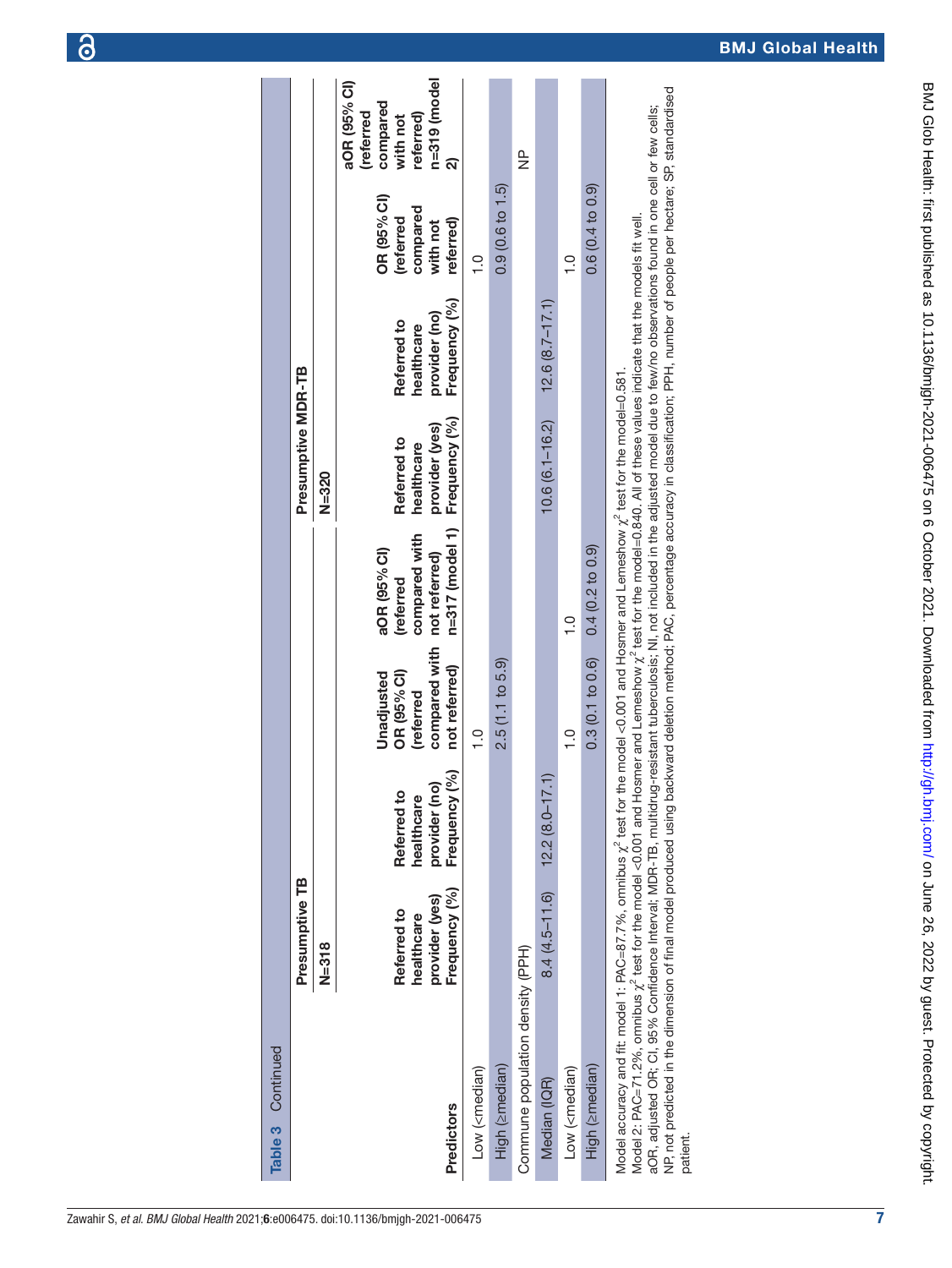<span id="page-7-0"></span>

|                                                                                                                                       | <b>Presumptive TB</b>    | <b>MDR-TB</b>            |
|---------------------------------------------------------------------------------------------------------------------------------------|--------------------------|--------------------------|
|                                                                                                                                       | Frequency/proportion (%) | Frequency/proportion (%) |
| <b>Total SP scenarios</b>                                                                                                             | $N = 318$                | $N = 320$                |
| Medical history taken*                                                                                                                |                          |                          |
| No                                                                                                                                    | 123 (38.7)               | 75 (23.4)                |
| <b>Yes</b>                                                                                                                            | 195 (61.3)               | 245 (76.6)               |
| Referral to medical facility                                                                                                          |                          |                          |
| Total referrals (any of the following)                                                                                                | 39 (12.3)                | 116 (36.3)               |
| To TB centre                                                                                                                          | 07(2.2)                  | 57 (17.8)                |
| To private clinic                                                                                                                     | 12(3.8)                  | 28(8.8)                  |
| To district healthcare centre/hospital                                                                                                | 31(9.7)                  | 46<br>(14.4)             |
| Referral without giving antibiotics (subgroup of all aforementioned<br>referrals)                                                     | 17(5.3)                  | 68 (21.3)                |
| Number of 'all medications' dispensed                                                                                                 |                          |                          |
| Median (IQR)                                                                                                                          | $5(4-6)$                 | $4(0-5)$                 |
| 0 (no other medicine dispensed)                                                                                                       | 24(7.5)                  | 86 (26.9)                |
| 1                                                                                                                                     | 2(0.6)                   | 1(0.3)                   |
| 2                                                                                                                                     | 2(0.6)                   | 4(1.3)                   |
| 3                                                                                                                                     | 30(9.4)                  | 23(7.2)                  |
| 4                                                                                                                                     | 66 (20.8)                | 64 (20.0)                |
| 5                                                                                                                                     | 105 (33.0)               | 83 (25.9)                |
| $\geq 6$                                                                                                                              | 89 (27.9)                | 59 (18.4)                |
| Categories of medicines dispensed                                                                                                     |                          |                          |
| Number different types of medicines received in total                                                                                 | 1475 (100)               | 1127 (100)               |
| Unlabelled medicines                                                                                                                  | 436 (29.6)               | 311 (27.6)               |
| Antibiotics (general)                                                                                                                 | 244 (16.5)               | 217 (19.3)               |
| Antibiotics (with anti-TB activity)                                                                                                   | 14(0.9)                  | 24(2.1)                  |
| Cough medicine                                                                                                                        | 230 (15.6)               | 207 (18.4)               |
| Steroids/NSAIDS (anti-inflammatory)                                                                                                   | 113(7.7)                 | 107(9.5)                 |
| Antihistamines                                                                                                                        | 64 (4.3)                 | 51(4.5)                  |
| Pain/fever relief                                                                                                                     | 46(3.1)                  | 16(1.4)                  |
| Vitamin supplementary                                                                                                                 | 70 (4.7)                 | 32(2.8)                  |
| Other identified medicine (bronchodilators, proton-pump inhibitors, etc)                                                              | 106(7.2)                 | 81(7.2)                  |
| Any combined formulation (combination of cough and cold formulations<br>that included antitussives, antihistamines and/or analgesics) | 152 (10.3)               | 81(7.2)                  |
| Class of antibiotic dispensed†                                                                                                        | $N = 258$                | $N = 241$                |
| Fluoroquinolones                                                                                                                      | 45 (17.4)                | 39 (16.2)                |
| Broad-spectrum antibiotics other than fluoroquinolones                                                                                | 202 (78.3)               | 190 (78.8)               |
| Other antibiotic (includes lincomycins and unknown)                                                                                   | 11 $(4.3)$               | 12(5.0)                  |
| Number of pharmacies sold one antibiotic                                                                                              | 238 (92.2)               | 196 (78.7)               |
| Number of pharmacies sold two antibiotics                                                                                             | 20(7.8)                  | 45 (18.7)                |
| Prescription for an antibiotic requested by pharmacy staff                                                                            |                          |                          |
| No                                                                                                                                    | 312(98.1)                | 212 (97.5)               |
| <b>Yes</b>                                                                                                                            | 6(1.9)                   | 8(2.5)                   |
| Antibiotic offered‡                                                                                                                   |                          |                          |
| <b>No</b>                                                                                                                             | 32(10.1)                 | 95 (29.7)                |
| Yes                                                                                                                                   | 286 (89.9)               | 225 (70.3)               |
| Level of demand required to obtain antibiotic                                                                                         | $N = 286$                | $N = 225$                |

BMJ Glob Health: first published as 10.1136/bmjgh-2021-006475 on 6 October 2021. Downloaded from http://gh.bmj.com/ on June 26, 2022 by guest. Protected by copyright. BMJ Glob Health: first published as 10.1136/bmjgh-2021-006475 on 6 October 2021. Downloaded from <http://gh.bmj.com/> on June 26, 2022 by guest. Protected by copyright.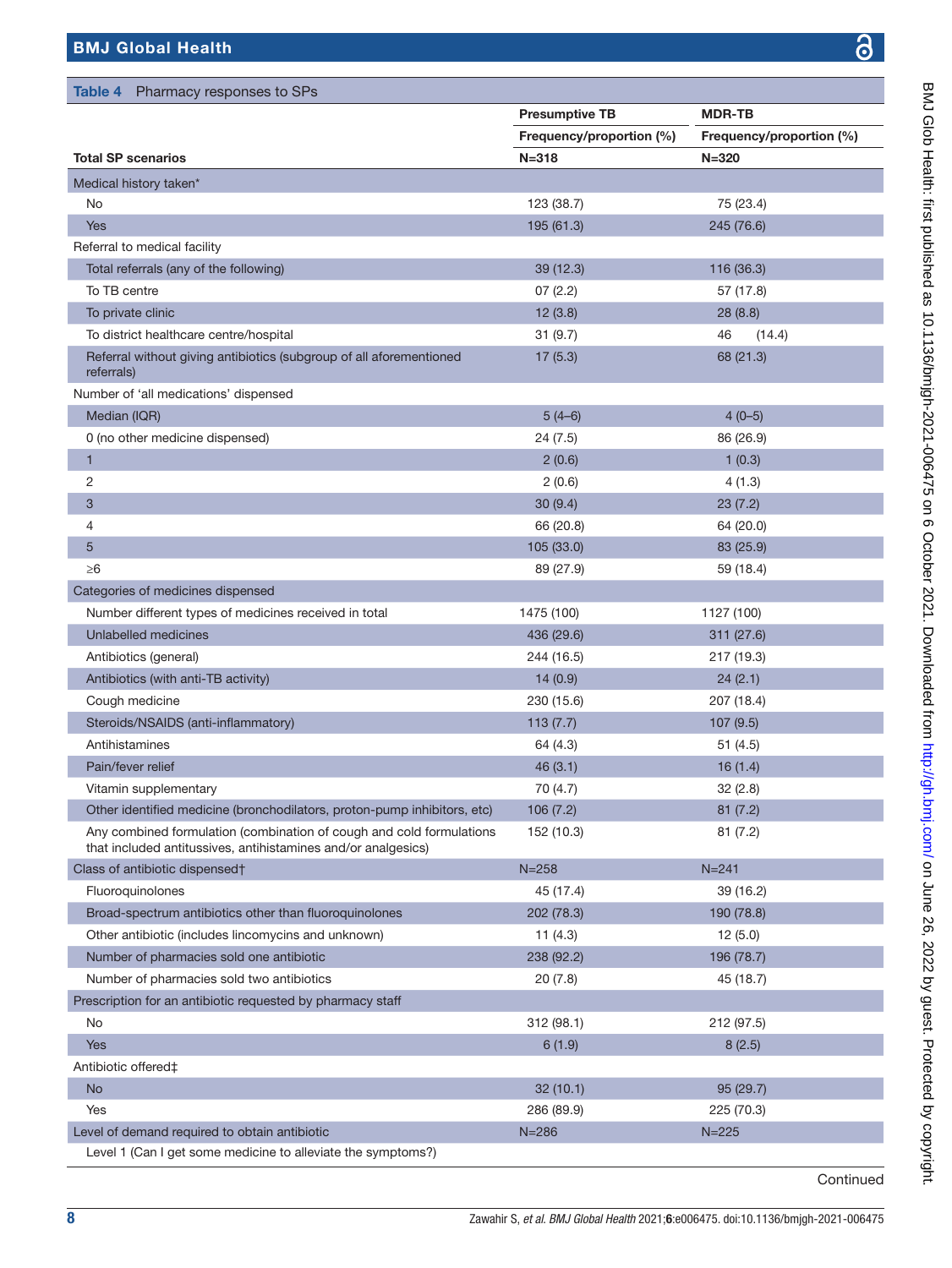| Table 4<br>Continued                    |                          |                          |
|-----------------------------------------|--------------------------|--------------------------|
|                                         | <b>Presumptive TB</b>    | <b>MDR-TB</b>            |
|                                         | Frequency/proportion (%) | Frequency/proportion (%) |
| <b>Total SP scenarios</b>               | $N = 318$                | $N = 320$                |
| Antibiotic given                        | 264 (92.3)               | 218 (96.9)               |
| Antibiotic not given                    | 13(7.7)                  | 7(3.1)                   |
| Level 2 (Can I get something stronger?) |                          |                          |
| Antibiotic given                        | 13(4.5)                  | 3(1.3)                   |
| Antibiotic not given                    | 9(3.1)                   | 4(1.8)                   |
| Level 3 (I would like an antibiotic.)   |                          |                          |
| Antibiotic given                        | 9(3.1)                   | 4(1.8)                   |
| Antibiotic not given                    | 0                        | 0                        |

\*Possible history taken by staff in relation to reported symptoms.

†Actual antibiotics received after being verified by study pharmacists.

‡Reported by standardised patient prior to verification by study pharmacists but not necessarily bought by SP due to several reasons (eg, no change cash notes available, told that antibiotics was dispensed but could not find these and vice versa, etc).

MDR-TB, multidrug-resistant tuberculosis; NSAID, non-steroidal anti-inflammatory drug; SP, standardised patient; TB, tuberculosis.

among patients with diagnosed TB in southern Vietnam found that those who visited a pharmacy prior to their diagnosis were five times more likely to have delayed access to care (which was defined as more than 4 weeks from first noticed symptom to first health provider contact), compared with those who consulted a national TB programme facility first.<sup>26</sup>

A higher proportion of referrals in the MDR-TB scenario were expected, as reported previous history of TB refrained from any differential diagnosis and supported by previous studies, $1317$  only about one quarters of the pharmacies referred these SPs for screening. This poor referral suggests the pharmacy staff's confusion or lack of knowledge in identifying presumptive MDR-TB cases. Educating pharmacy staff on TB-related symptoms and importance of presumptive TB case referrals might help to improve the early referrals for patients with presumptive TB.

There was significant regional variation in the referral patterns of pharmacies, with a greater referral rate in southern Vietnam. This shows a heterogeneity in private pharmacy practice between the regions, possibly due to various factors including, but not limited to, extent of pharmacy education and clinical training, business model and the culture that may contribute to this behaviour. This finding highlights the importance of undertaking studies in a wide range of settings in order to characterise differences in local practice and get a more comprehensive overview. Nevertheless, low case referrals were the norm in all settings, which indicates that further effort is required to enhance cooperation between the public and private sectors across the country.

Our study showed a high proportion of encounters which resulted in the supply of broad-spectrum antibiotics to SPs, including antibiotics used in TB treatment, particularly the fluoroquinolones (>16%) used in MDR-TB treatment. This is consistent with studies in other settings.[17 27](#page-10-12) These findings underpin concerns

that unregulated dispensing of antibiotics is likely to amplify the risk of acquired drug resistance, especially against key second-line drugs[.28](#page-10-19) Inappropriate use of fluoroquinolones may also delay TB diagnosis due to a partial therapeutic effect that may improve patients' symptoms and reduce the yield of microbiological tests for *M. tuberculosis*. [29](#page-10-20) Fluoroquinolones given to patients with undiagnosed MDR-TB compromise one of the most effective second-line TB drugs and will contribute to the emergence and spread of extensively drug-resistant TB[.30](#page-10-21) Antibiotics were dispensed predominantly at level 1 request. Similar findings were also observed in SP studies conducted at private pharmacies in Sri Lanka<sup>14</sup> and Eritrea, $31$  where most antibiotics were spontaneously dispensed without any pressure exerted by SPs. Therefore, we hypothesise that the current inappropriate antibiotic dispensing practice may be reflect profit motive than external patient pressure. A previous study in Vietnam also found that the revenue of selling antibiotics without a prescription is greater than all sales in both rural and urban pharmacies. $32$  As we also found that over 95% of the sold antibiotics were broad-spectrum antibiotics, which are generally more expensive than narrowspectrum antibiotics.

Our study has important public health implications by demonstrating a major opportunity to close persistent case-detection gaps if the private pharmacy sector can be better engaged. Our results demonstrate a need for interventions to improve the early recognition and appropriate referral of patients with presumptive TB (including MDR-TB) to public TB services. Training for pharmacy staff that improves their TB knowledge and emphasises the importance of history taking should improve the rate of referral. Doing this in a sustainable fashion may require inclusion in training curricula and better oversight/monitoring mechanisms. Support for effective public–private mix approaches, which have been advocated by the WHO and other international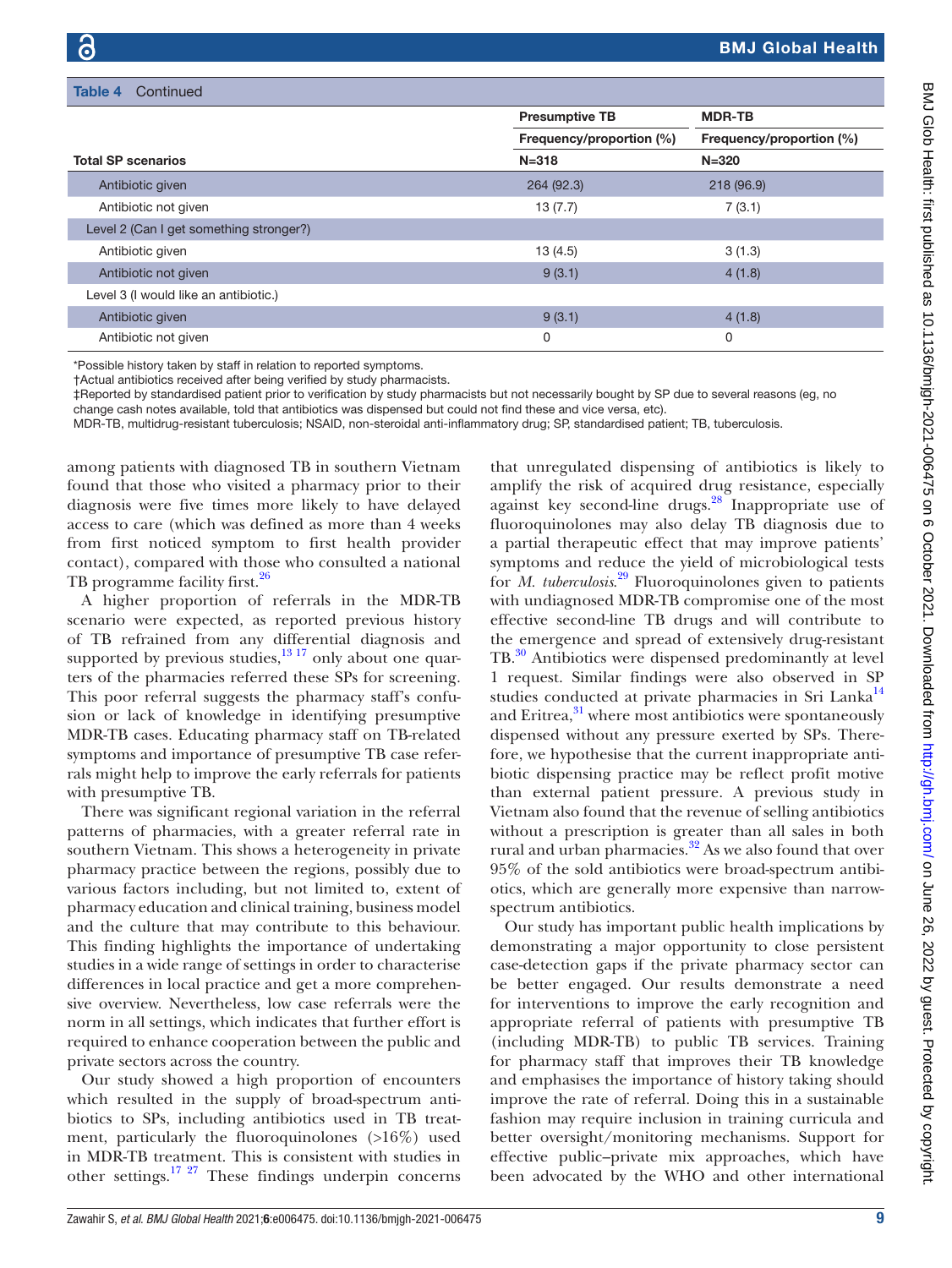agencies, promise to make an important contribution to timely TB notification.<sup>33</sup>

The study also highlights the importance of improving antimicrobial stewardship (AMS) in general, especially in community settings where this is often neglected. AMS programmes promote the responsible use of antimicrobials through the delivery of evidence-based interventions but are often restricted to hospital settings. $34$  Although the programmes are highly regarded and considered essential to combat inappropriate antimicrobial use and protect human health in the long run, $35$  they are rarely implemented outside the hospital setting or with involvement of community pharmacies. This remains a major challenge requiring better solutions, especially in settings like Vietnam, where the vast majority of antibiotics are dispensed at the community level.

Our study has a number of strengths. First, the use of standardised patients provides an accurate assessment of the actual behaviour of pharmacy staff. This avoids social desirability bias and observer bias (the Hawthorne effect), which are difficult to avoid with self-reported methods. The selection of actors from local communities increased authenticity and reduced the risk of detection. Second, our study population was broadly representative of the situation in both northern and southern Vietnam. We randomly selected pharmacies for each scenario across 40 districts in the north and south of Vietnam, which adequately captured the diversity of practice across the study region.

Study limitations include the fact that the use of different actors may have introduced some variation in the scenarios. We reduced this by using a rigorous standardised training procedure with ongoing quality assessment through the presence of an observer and external monitoring. SP studies conducted in India found that the personal characteristics of SPs had little effect on the quality of care provided by staff. $36$  We included populations located within 2 hours of major urban centres in the north and south of the country. These were representative of urban and semirural populations in the most populous northern and southern regions of Vietnam. Remote rural populations were not examined in this study, for practical reasons. Our SPs had a restricted number of responses in order to improve standardisation across the study, although they were trained to communicate as naturally as possible. Responses were scripted using previous experience in conducting similar studies in other settings. While this study explored the practices of pharmacy staff, it did not assess the factors associated with pharmacists' decisions to refer patients or provide antibiotics. This is an important area for future research, to enable interventions that will improve referral practices in the private pharmacy sector.

In conclusion, this study revealed that a low proportion of private pharmacies in Vietnam appropriately referred patients with presumptive TB for medical assessment. This is important to address, given the considerable TB case-detection gap observed in Vietnam,<sup>[19](#page-10-13)</sup> and highlights

the importance of strengthening partnerships between the private and public sectors in order to achieve the WHO End TB targets. It also emphasises the need to involve community pharmacies in AMS initiatives in order to reduce the inappropriate use of broad-spectrum antibiotics in Vietnam.

#### Author affiliations

<sup>1</sup> Faculty of Medicine and Health, The University of Sydney, Sydney, New South Wales, Australia

<sup>2</sup>Woolcock Institute of Medical Research, Kim Ma, Hanoi, Vietnam

<sup>3</sup>The Marie Bashir Institute, Westmead Institute for Medical Research, The University of Sydney, Sydney, New South Wales, Australia

4 National Institute of Hygiene and Epidemiology, Hanoi, Vietnam

<sup>5</sup>Public Health and Policy, London School of Hygiene and Tropical Medicine, London, UK

<sup>6</sup>Centre of Global Health, Department of Public Health Sciences, Karolinska Institute, Stockholm, Sweden

<sup>7</sup> Research School of Population Health, Australian National University, Canberra, Australian Capital Territory, Australia

<sup>8</sup>Medical Service Administration, Government of Viet Nam Ministry of Health, Hanoi, Vietnam

<sup>9</sup>Clinical Pharmacy, Hanoi University of Pharmacy, Hanoi, Vietnam

 $10$ National TB Program, Vietnam National Lung Hospital, Hanoi, Vietnam

<sup>11</sup>The George Institute for Global Health, Newtown, New South Wales, Australia <sup>12</sup>Marie Bashir Institute for Infectious Diseases and Biosecurity and the Children's Hospital at Westmead, Sydney Medical School, The University of Sydney, Sydney, New South Wales, Australia

<sup>13</sup>Faculty of Medicne and Health, The University of Sydney School of Public Health, Sydney, New South Wales, Australia

<sup>14</sup> South Western Sydney Clinical School, University of New South Wales, Sydney, New South Wales, Australia

<sup>15</sup>Woolcock Institute of Medical Research, Glebe, New South Wales, Australia

Twitter Shukry Zawahir [@shukryzawahir](https://twitter.com/shukryzawahir)

Acknowledgements The authors thank the provincial Departments of Health in the four participating provinces and the team from Woolcock Institute of Medical Research in Vietnam for their support.

Contributors GF, TAN, JB, ADD, SZ, GBM, JN, SB, KV, TCH, SM, SJ, HTTM, SNT and BJM were responsible for conception and study design. SZ, HL, TAN, TLM, HNV, VNTC, HTTM and TNT were responsible for data curation. SZ, HL, HNV and VNTC accessed and verified the data. HL coordinated study activities across the sites. SZ led the data analysis with supervision from GF. SZ and KaV drafted the manuscript with supervision from GF. All authors contributed to the final version of the manuscript and approved the submission. All authors had full access to all the data in the study, and the corresponding author had final responsibility to submit for publication.

Funding This study was funded by a grant from the Australian Department of Foreign Affairs and Trade. GF was supported by an National Health and Medical Research Council(NHMRC) Career Development Fellowship (APP1148372). No funding bodies had any role in the study design, data collection, analysis or decision to publish.

Map disclaimer The inclusion of any map (including the depiction of any boundaries therein) or of any geographical or locational reference does not imply the expression of any opinion whatsoever on the part of BMJ concerning the legal status of any country, territory, jurisdiction or area or of its authorities. Any such expression remains solely that of the relevant source and is not endorsed by BMJ. Maps are provided without any warranty of any kind, either express or implied.

# Competing interests None declared.

Patient consent for publication Not applicable.

Ethics approval Ethical approval was provided by the National Institute of Hygiene and Epidemiology Vietnam (HDDD-41/2018), the University of Sydney Human Research Ethics Committee (2018/2020) and provincial departments of health. A waiver of consent for individual pharmacies was granted by both ethics committees, allowing concealment of the identity of the standardised patients to pharmacy staff to reduce the likelihood of a Hawthorne effect (the inclination of participants who are